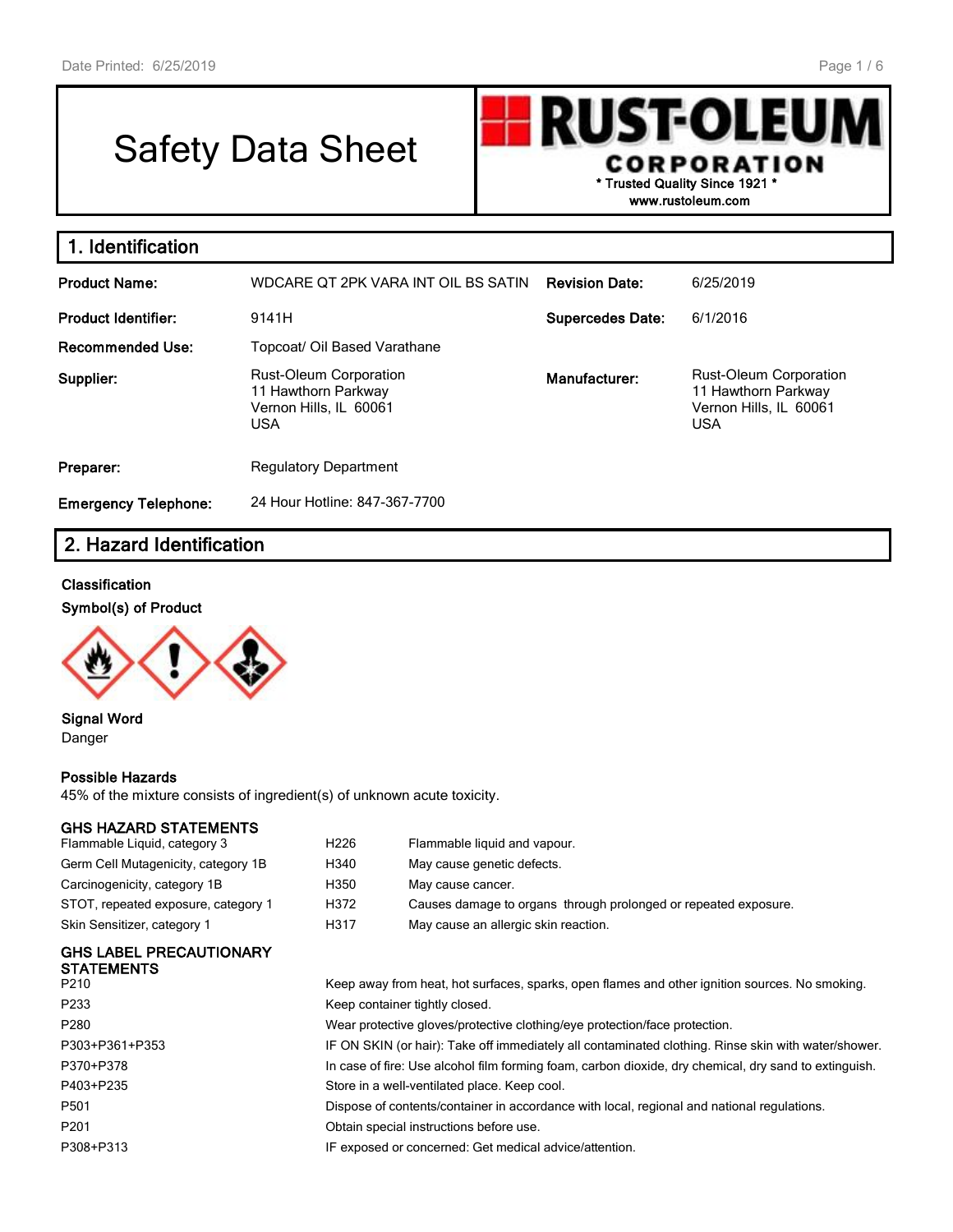Date Printed: 6/25/2019

| P405                                    | Store locked up.                                                       |
|-----------------------------------------|------------------------------------------------------------------------|
| P <sub>260</sub>                        | Do not breathe dust/fume/gas/mist/vapors/spray.                        |
| P <sub>264</sub>                        | Wash hands thoroughly after handling.                                  |
| P314                                    | Get medical advice/attention if you feel unwell.                       |
| P272                                    | Contaminated work clothing should not be allowed out of the workplace. |
| P302+P352                               | IF ON SKIN: Wash with plenty of soap and water.                        |
| P333+P313                               | If skin irritation or rash occurs: Get medical advice/attention.       |
| P321                                    | For specific treatment see label                                       |
| <b>GHS SDS PRECAUTIONARY STATEMENTS</b> |                                                                        |
| P240                                    | Ground/bond container and receiving equipment.                         |
| P <sub>241</sub>                        | Use explosion-proof electrical/ventilating/lighting/equipment.         |
| P242                                    | Use only non-sparking tools.                                           |
| P243                                    | Take precautionary measures against static discharge.                  |
| P270                                    | Do not eat, drink or smoke when using this product.                    |
| P363                                    | Wash contaminated clothing before reuse.                               |

## **3. Composition / Information On Ingredients**

#### **HAZARDOUS SUBSTANCES**

| <b>Chemical Name</b>                       | CAS-No.       | <u>Wt.%</u><br>Range | <b>GHS Symbols</b>    | <b>GHS Statements</b> |
|--------------------------------------------|---------------|----------------------|-----------------------|-----------------------|
| <b>Mineral Spirits</b>                     | 64742-88-7    | 25-50                | GHS08                 | H304-372              |
| Naphtha, Petroleum, Hydrotreated Light     | 64742-49-0    | $2.5 - 10$           | GHS08                 | H304-340-350          |
| n-Nonane                                   | 111-84-2      | $0.1 - 1.0$          | GHS07                 | H332                  |
| Solvent Naphtha, Light Aromatic            | 64742-95-6    | $0.1 - 1.0$          | GHS07-GHS08           | H304-332-340-350      |
| Ethylbenzene                               | 100-41-4      | $0.1 - 1.0$          | GHS02-GHS07-<br>GHS08 | H225-304-332-351-373  |
| <b>Stoddard Solvent</b>                    | 8052-41-3     | $0.1 - 1.0$          | GHS08                 | H304-372              |
| Methyl Ethyl Ketoxime                      | $96 - 29 - 7$ | $0.1 - 1.0$          | GHS05-GHS06           | H302-312-317-318-331  |
| Petroleum Naphtha, Hydrodesulfurized Heavy | 64742-82-1    | $0.1 - 1.0$          | GHS08                 | H304-340-350-372      |
| Cobalt 2-Ethylhexanoate                    | 136-52-7      | $0.1 - 1.0$          | Not Available         | Not Available         |

## **4. First-Aid Measures**

**FIRST AID - EYE CONTACT:** Immediately flush eyes with plenty of water for at least 15 minutes holding eyelids open. Get medical attention. Do NOT allow rubbing of eyes or keeping eyes closed.

**FIRST AID - SKIN CONTACT:** Wash skin with soap and water. Remove contaminated clothing. Get medical attention if irritation develops or persists.

**FIRST AID - INHALATION:** Remove to fresh air. If not breathing, give artificial respiration. If breathing is difficult, give oxygen. Get immediate medical attention. Do NOT use mouth-to-mouth resuscitation. If you experience difficulty in breathing, leave the area to obtain fresh air. If continued difficulty is experienced, get medical assistance immediately.

**FIRST AID - INGESTION:** Aspiration hazard: Do not induce vomiting or give anything by mouth because this material can enter the lungs and cause severe lung damage. Get immediate medical attention. If swallowed, get medical attention.

## **5. Fire-Fighting Measures**

**EXTINGUISHING MEDIA:** Alcohol Film Forming Foam, Carbon Dioxide, Dry Chemical, Water Fog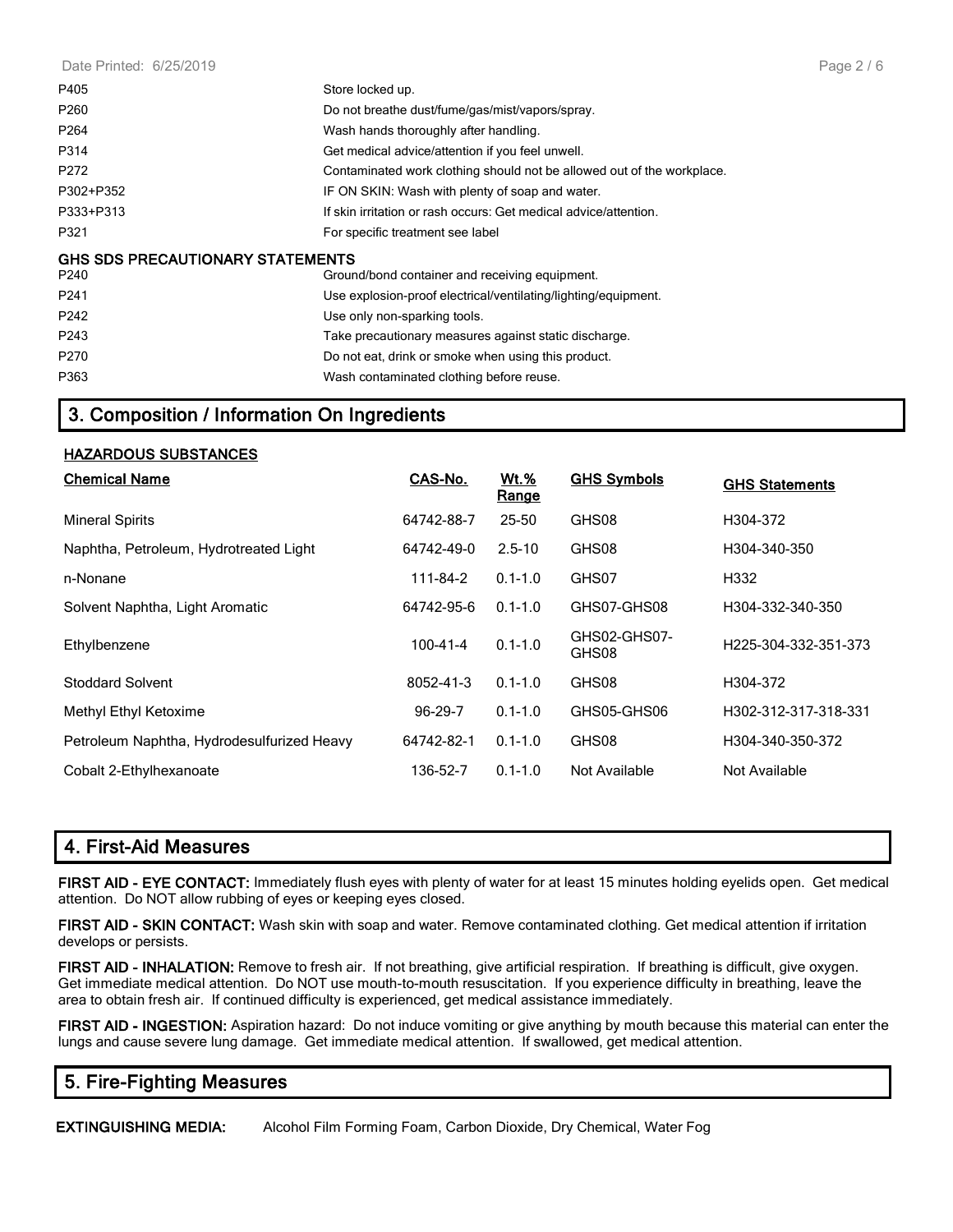**UNUSUAL FIRE AND EXPLOSION HAZARDS:** Isolate from heat, electrical equipment, sparks and open flame. Vapors can travel to a source of ignition and flash back. Vapors may form explosive mixtures with air. No unusual fire or explosion hazards noted. Closed containers may explode when exposed to extreme heat due to buildup of steam. Keep containers tightly closed. Combustible liquid and vapor.

**SPECIAL FIREFIGHTING PROCEDURES:** Water may be used to cool closed containers to prevent pressure buildup and possible autoignition or explosion. Evacuate area and fight fire from a safe distance. Use water spray to keep fire-exposed containers cool. Containers may explode when heated.

**Special Fire and Explosion Hazard (Combustible Dust):** No Information

## **6. Accidental Release Measures**

**STEPS TO BE TAKEN IF MATERIAL IS RELEASED OR SPILLED:** Contain spilled liquid with sand or earth. DO NOT use combustible materials such as sawdust. Eliminate all ignition sources; use explosion-proof equipment. Place material in a container and dispose of according to local, provincial, state and federal regulations. Dispose of according to local, state (provincial) and federal regulations. Do not incinerate closed containers. Remove all sources of ignition, ventilate area and remove with inert absorbent and non-sparking tools.

## **7. Handling and Storage**

**HANDLING:** Wash thoroughly after handling. Wash hands before eating. Use only with adequate ventilation. Follow all SDS and label precautions even after container is emptied because it may retain product residues. Remove contaminated clothing and launder before reuse. Avoid breathing fumes, vapors, or mist. Avoid contact with eyes, skin and clothing.

**STORAGE:** Keep containers tightly closed. Isolate from heat, electrical equipment, sparks and open flame. Keep away from heat, sparks, flame and sources of ignition. Keep container closed when not in use. Store in a dry, well ventilated place. Keep container tightly closed when not in use. Avoid excess heat.

**Advice on Safe Handling of Combustible Dust:** No Information

| <b>Chemical Name</b>                             | CAS-No.        | Weight %<br>Less Than | <b>ACGIH TLV-</b><br>TWA | <b>ACGIH TLV-</b><br><b>STEL</b> | <b>OSHA PEL-TWA</b> | <b>OSHA PEL-</b><br><b>CEILING</b> |
|--------------------------------------------------|----------------|-----------------------|--------------------------|----------------------------------|---------------------|------------------------------------|
| <b>Mineral Spirits</b>                           | 64742-88-7     | 40.0                  | N.E.                     | N.E.                             | N.E.                | N.E.                               |
| Naphtha, Petroleum,<br><b>Hydrotreated Light</b> | 64742-49-0     | 10.0                  | N.E.                     | N.E.                             | N.E.                | N.E.                               |
| n-Nonane                                         | 111-84-2       | 1.0                   | $200$ ppm                | N.E.                             | N.E.                | N.E.                               |
| Solvent Naphtha, Light Aromatic                  | 64742-95-6     | 1.0                   | N.E.                     | N.E.                             | N.E.                | N.E.                               |
| Ethylbenzene                                     | $100 - 41 - 4$ | 1.0                   | 20 ppm                   | N.E.                             | $100$ ppm           | N.E.                               |
| <b>Stoddard Solvent</b>                          | 8052-41-3      | 1.0                   | $100$ ppm                | N.E.                             | 500 ppm             | N.E.                               |
| Methyl Ethyl Ketoxime                            | 96-29-7        | 1.0                   | $10$ ppm                 | N.E.                             | N.E.                | N.E.                               |
| Petroleum Naphtha,<br>Hydrodesulfurized Heavy    | 64742-82-1     | 1.0                   | N.E.                     | <b>N.E.</b>                      | N.E.                | N.E.                               |
| Cobalt 2-Ethylhexanoate                          | 136-52-7       | 1.0                   | N.E.                     | N.E.                             | N.E.                | N.E.                               |

## **8. Exposure Controls / Personal Protection**

#### **PERSONAL PROTECTION**

**ENGINEERING CONTROLS:** Use process enclosures, local exhaust ventilation, or other engineering controls to control airborne levels below recommended exposure limits. Prevent build-up of vapors by opening all doors and windows to achieve crossventilation.

**RESPIRATORY PROTECTION:** A respiratory protection program that meets OSHA 1910.134 and ANSI Z88.2 requirements must be followed whenever workplace conditions warrant a respirator's use. A NIOSH/MSHA approved air purifying respirator with an organic vapor cartridge or canister may be permissible under certain circumstances where airborne concentrations are expected to exceed exposure limits.

Protection provided by air purifying respirators is limited. Use a positive pressure air supplied respirator if there is any potential for an uncontrolled release, exposure levels are not known, or in any other circumstances where air purifying respirators may not provide adequate protection.

**SKIN PROTECTION:** Use impervious gloves to prevent skin contact and absorption of this material through the skin. Nitrile or Neoprene gloves may afford adequate skin protection. Use gloves to prevent prolonged skin contact.

**EYE PROTECTION:** Use safety eyewear designed to protect against splash of liquids.

**OTHER PROTECTIVE EQUIPMENT:** Refer to safety supervisor or industrial hygienist for further information regarding personal protective equipment and its application. Refer to safety supervisor or industrial hygienist for further guidance regarding types of personal protective equipment and their applications.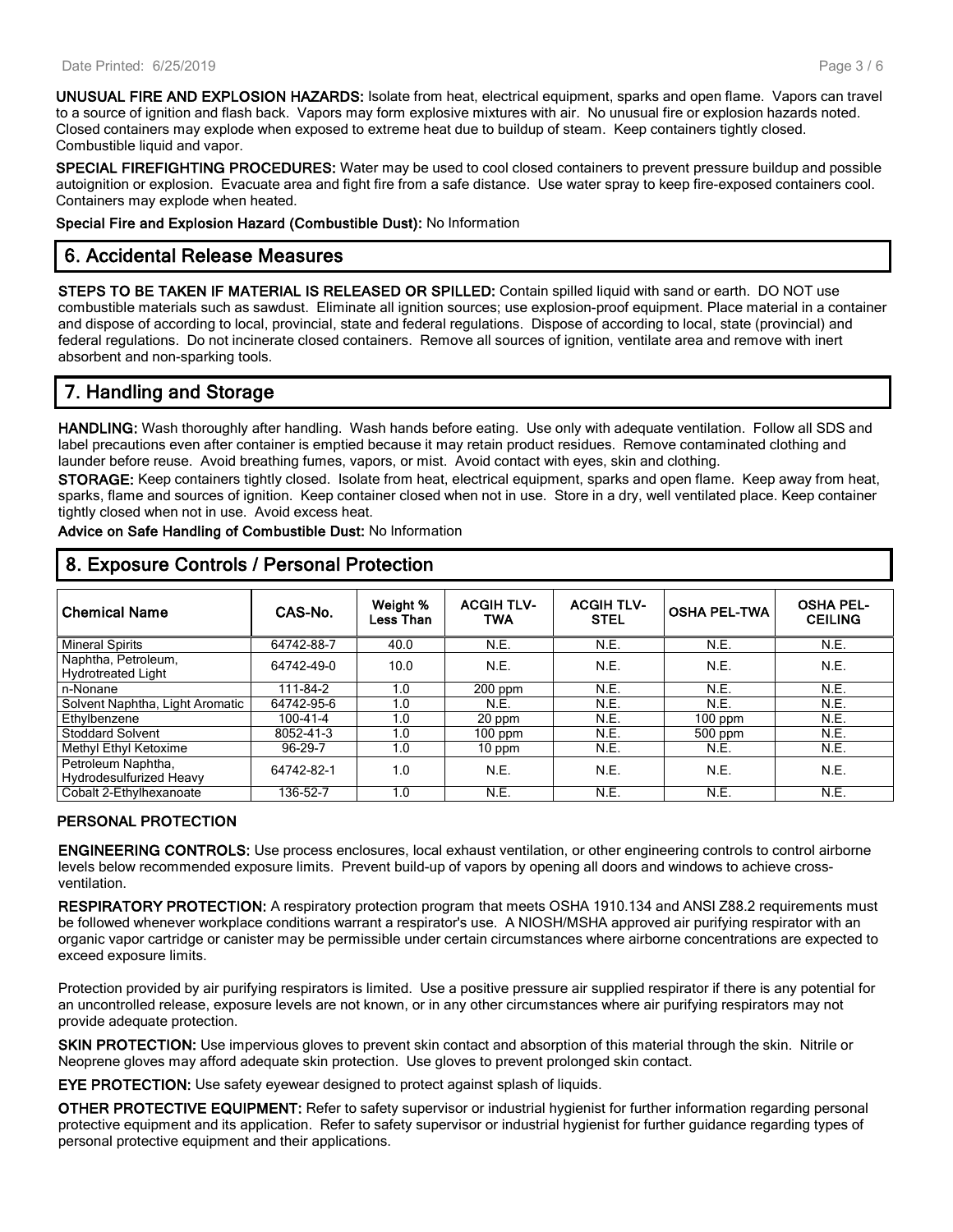**HYGIENIC PRACTICES:** Wash thoroughly with soap and water before eating, drinking or smoking. Remove contaminated clothing immediately and launder before reuse.

**Engineering Measures for Combustible Dust:** No Information

## **9. Physical and Chemical Properties**

| Appearance:                 | Liguid                     | <b>Physical State:</b>           | Liguid      |  |
|-----------------------------|----------------------------|----------------------------------|-------------|--|
| Odor:                       | Solvent Like               | <b>Odor Threshold:</b>           | N.E.        |  |
| <b>Specific Gravity:</b>    | 0.905                      | pH:                              | N.A.        |  |
| Freeze Point, °C:           | N.D.                       | <b>Viscosity:</b>                | N.D.        |  |
| <b>Solubility in Water:</b> | None                       | <b>Partition Coefficient, n-</b> |             |  |
| Decompostion Temp., °C:     | N.D.                       | octanol/water:                   | N.D.        |  |
| Boiling Range, °C:          | 136 - 537                  | <b>Explosive Limits, vol%:</b>   | $1.0 - 7.0$ |  |
| <b>Flammability:</b>        | <b>Supports Combustion</b> | Flash Point, °C:                 | 45          |  |
| <b>Evaporation Rate:</b>    | Slower than Ether          | Auto-ignition Temp., °C:         | N.D.        |  |
| <b>Vapor Density:</b>       | Heavier than Air           | <b>Vapor Pressure:</b>           | N.D.        |  |
|                             |                            |                                  |             |  |

(See "Other information" Section for abbreviation legend)

#### **10. Stability and Reactivity**

**CONDITIONS TO AVOID:** Avoid all possible sources of ignition.

**INCOMPATIBILITY:** Incompatible with strong oxidizing agents, strong acids and strong alkalies.

**HAZARDOUS DECOMPOSITION:** By open flame, carbon monoxide and carbon dioxide. When heated to decomposition, it emits acrid smoke and irritating fumes. Contains solvents which may form carbon monoxide, carbon dioxide, and formaldehyde.

**HAZARDOUS POLYMERIZATION:** Will not occur under normal conditions.

**STABILITY:** This product is stable under normal storage conditions.

#### **11. Toxicological Information**

**EFFECTS OF OVEREXPOSURE - EYE CONTACT:** Causes eye irritation. Substance causes moderate eye irritation.

**EFFECTS OF OVEREXPOSURE - SKIN CONTACT:** Prolonged or repeated skin contact may cause irritation. Substance may cause slight skin irritation.

**EFFECTS OF OVEREXPOSURE - INHALATION:** Harmful if inhaled. Avoid breathing fumes, spray, vapors, or mist. May cause headaches and dizziness. High vapor concentrations are irritating to the eyes, nose, throat and lungs. High gas, vapor, mist or dust concentrations may be harmful if inhaled. Prolonged or excessive inhalation may cause respiratory tract irritation.

**EFFECTS OF OVEREXPOSURE - INGESTION:** Harmful if swallowed. Aspiration hazard if swallowed; can enter lungs and cause damage. Irritating to the nose, throat and respiratory tract.

**EFFECTS OF OVEREXPOSURE - CHRONIC HAZARDS:** IARC lists Ethylbenzene as a possible human carcinogen (group 2B). Reports have associated repeated and prolonged occupational overexposure to solvents with permanent brain and nervous system damage. May cause genetic defects.

**PRIMARY ROUTE(S) OF ENTRY:** Eye Contact, Ingestion, Inhalation, Skin Absorption, Skin Contact

#### **ACUTE TOXICITY VALUES**

**The acute effects of this product have not been tested. Data on individual components are tabulated below:**

| CAS-No.       | <b>Chemical Name</b>                       | Oral LD50        | <b>Dermal LD50</b> | Vapor LC50     |
|---------------|--------------------------------------------|------------------|--------------------|----------------|
| 64742-88-7    | <b>Mineral Spirits</b>                     | >19789 mg/kg Rat | >3000 mg/kg Rabbit | 4951 mg/L Rat  |
| 64742-49-0    | Naphtha, Petroleum, Hydrotreated Light     | >5000 mg/kg Rat  | >3160 mg/kg Rabbit | >4951 mg/L Rat |
| 64742-95-6    | Solvent Naphtha, Light Aromatic            | 8400 mg/kg Rat   | >2000 mg/kg Rabbit | N.E.           |
| 100-41-4      | Ethylbenzene                               | 3500 mg/kg Rat   | 15400 mg/kg Rabbit | 17.4 mg/L Rat  |
| $96 - 29 - 7$ | Methyl Ethyl Ketoxime                      | 930 mg/kg Rat    | 1100 mg/kg Rabbit  | >4.83 mg/L Rat |
| 64742-82-1    | Petroleum Naphtha, Hydrodesulfurized Heavy | >5000 mg/kg Rat  | >3160 mg/kg Rabbit | N.E.           |
| 136-52-7      | Cobalt 2-Ethylhexanoate                    | N.F.             | >5000 mg/kg Rabbit | N.E.           |

N.E. - Not Established

## **12. Ecological Information**

**ECOLOGICAL INFORMATION:** Product is a mixture of listed components. Product is a mixture of listed components.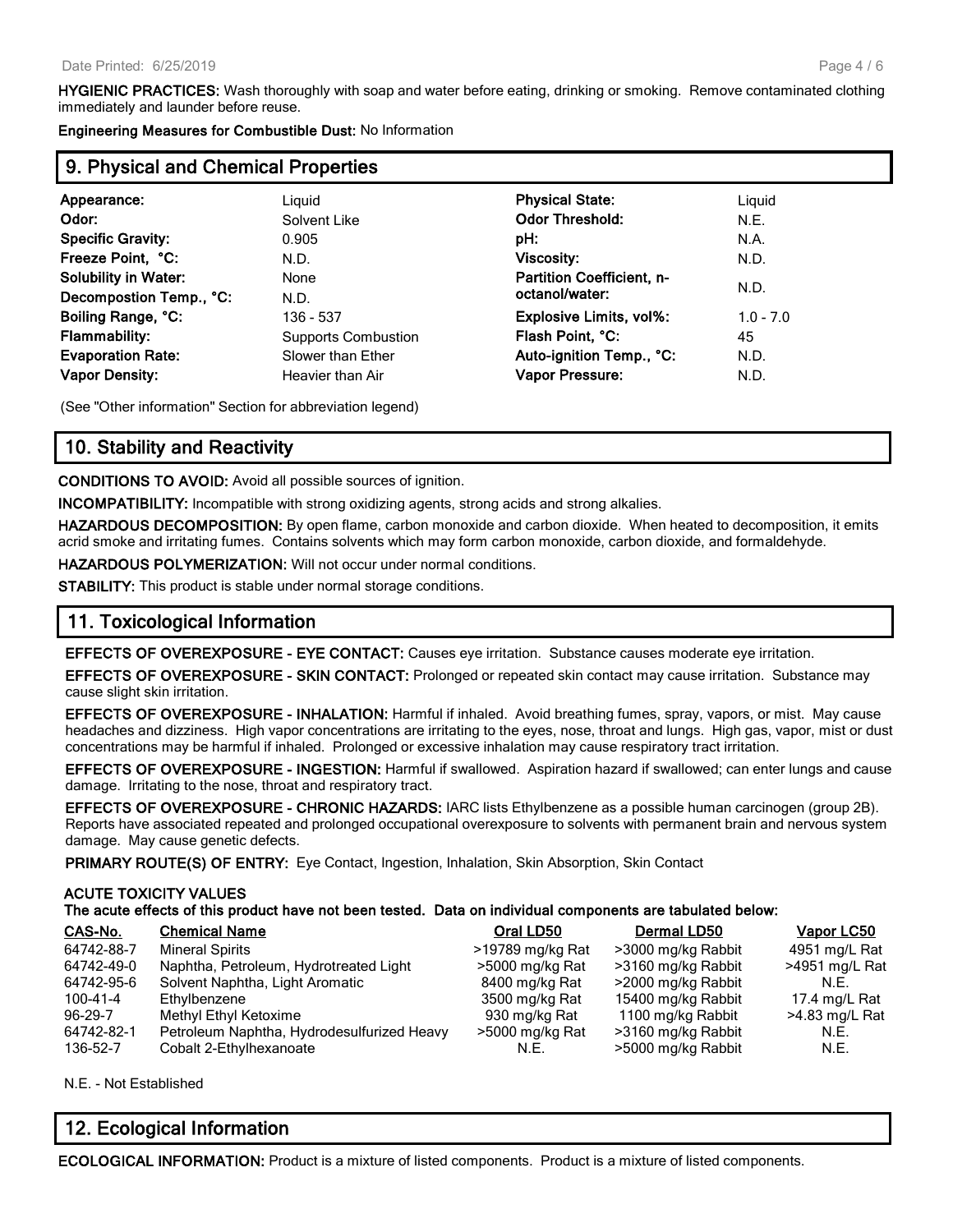## **13. Disposal Information**

**DISPOSAL INFORMATION:** Dispose of material in accordance to local, state, and federal regulations and ordinances. Do not incinerate closed containers.

## **14. Transport Information**

|                              | Domestic (USDOT) | <b>International (IMDG)</b>  | Air (IATA)                   | <b>TDG (Canada)</b> |  |
|------------------------------|------------------|------------------------------|------------------------------|---------------------|--|
| <b>UN Number:</b>            | N.A.             | 1263                         | 1263                         | N.A.                |  |
| <b>Proper Shipping Name:</b> | Not Regulated    | <b>Paint Related Product</b> | <b>Paint Related Product</b> | Not Regulated       |  |
| <b>Hazard Class:</b>         | N.A.             | 3                            | 3                            | N.A.                |  |
| <b>Packing Group:</b>        | N.A.             | Ш                            | Ш                            | N.A.                |  |
| <b>Limited Quantity:</b>     | No.              | Yes                          | Yes                          | No                  |  |

## **15. Regulatory Information**

#### **U.S. Federal Regulations:**

#### **CERCLA - SARA Hazard Category**

This product has been reviewed according to the EPA 'Hazard Categories' promulgated under Sections 311 and 312 of the Superfund Amendment and Reauthorization Act of 1986 (SARA Title III) and is considered, under applicable definitions, to meet the following categories:

Flammable (gases, aerosols, liquids, or solids), Carcinogenicity, Respiratory or Skin Sensitization, Specific target organ toxicity (single or repeated exposure), Germ cell mutagenicity

#### **Sara Section 313:**

This product contains the following substances subject to the reporting requirements of Section 313 of Title III of the Superfund Amendment and Reauthorization Act of 1986 and 40 CFR part 372:

| <b>Chemical Name</b>    | <b>CAS-No.</b> |
|-------------------------|----------------|
| Ethylbenzene            | 100-41-4       |
| Cobalt 2-Ethylhexanoate | 136-52-7       |

#### **Toxic Substances Control Act:**

This product contains the following chemical substances subject to the reporting requirements of TSCA 12(b) if exported from the United States:

| <b>Chemical Name</b> | CAS-No.  |
|----------------------|----------|
| n-Nonane             | 111-84-2 |

## **U.S. State Regulations:**

**California Proposition 65:**

**WARNING:** Cancer and Reproductive Harm - www.P65Warnings.ca.gov.